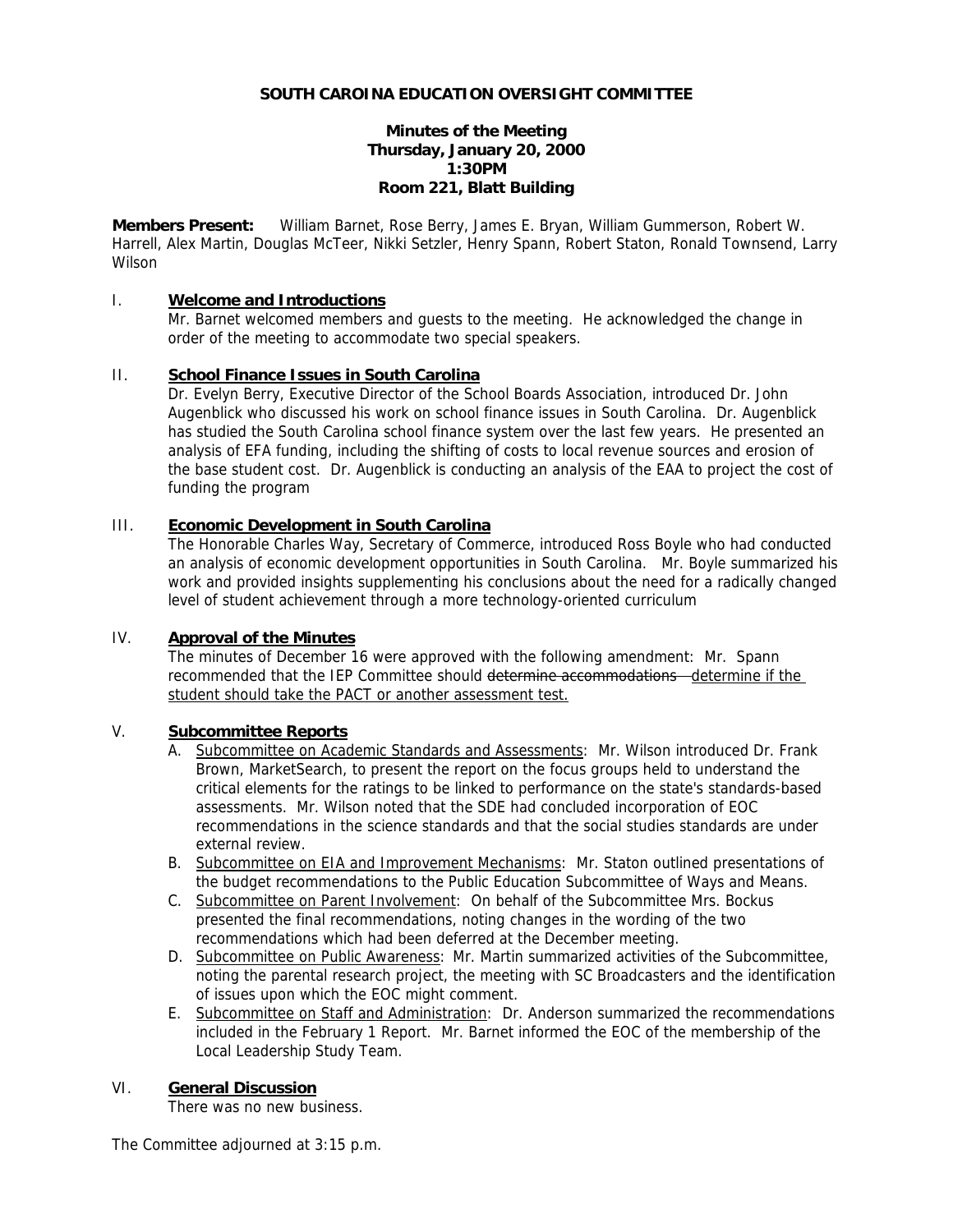# **Minutes of the Meeting February 17, 2000 2:00PM Room 433, Blatt Building**

**Members Present**: Mr. William Barnet, Sen. James Bryan, Dr. William Gummerson, Ms. Susan Hoag, Mr. Alex Martin, Mr. Douglas McTeer, Sen. Nikki Setzler, Mr. Henry Spann, Mr. Robert Staton, Mrs. Lynn Thompson, Rep. Ronald Townsend, Mr. Stefan **Wilson** 

# I. **Welcome and Introductions**

Mr. Barnet welcomed members to the meeting. Senator Setzler spoke his appreciation to Mrs. Trisha Bockus and acknowledged her service to the EOC, the EIA-Select Committee, the State Department of Education and the SC education community. He also commented that Mr. Barnet had received the "Champions of Education" Award from the SC Schools Boards Association for his contributions to Pine Street Elementary School and the Spartanburg County districts.

# II. **Remarks from Mr. Emerson Gower**

Emerson Gower, Chairman of the SC Chamber of Commerce Council for Excellence in Education, addressed the EOC. Mr. Gower addressed the involvement of the Chamber in several projects connecting business and education. He cited "Skills That Work", a 1998 project and the 1999 Report "Focus on Teacher Quality." The report included recommendations for teacher preparation, strengthening the standards for certification, increased pay for teachers. He endorsed classroom accountability through the implementation of ADEPT. Mr. Gower briefly described the trips to Texas and North Carolina in which some EOC members had participated. He also discussed the High Performance Partnerships, funded by a Gear-Up Grant.

# III. **Approval of the Minutes**

The minutes of the January 20 meeting were approved as distributed.

# IV. **Subcommittee Reports**

- A. Academic Standards and Assessments: Dr. Gummerson reported on behalf of the Subcommittee. He acknowledged the incorporation of EOCrecommendations in the science standards. He presented recommendations regarding the Social Studies Standards. The recommendations were approved for transmittal to the State Superintendent of Education.
- B. EIA and Improvement Mechanisms: Mr. Staton reported on behalf of the Subcommittee. He indicated that the Subcommittee is conducting three (3) comprehensive evaluations of EIA programs as a part of its work.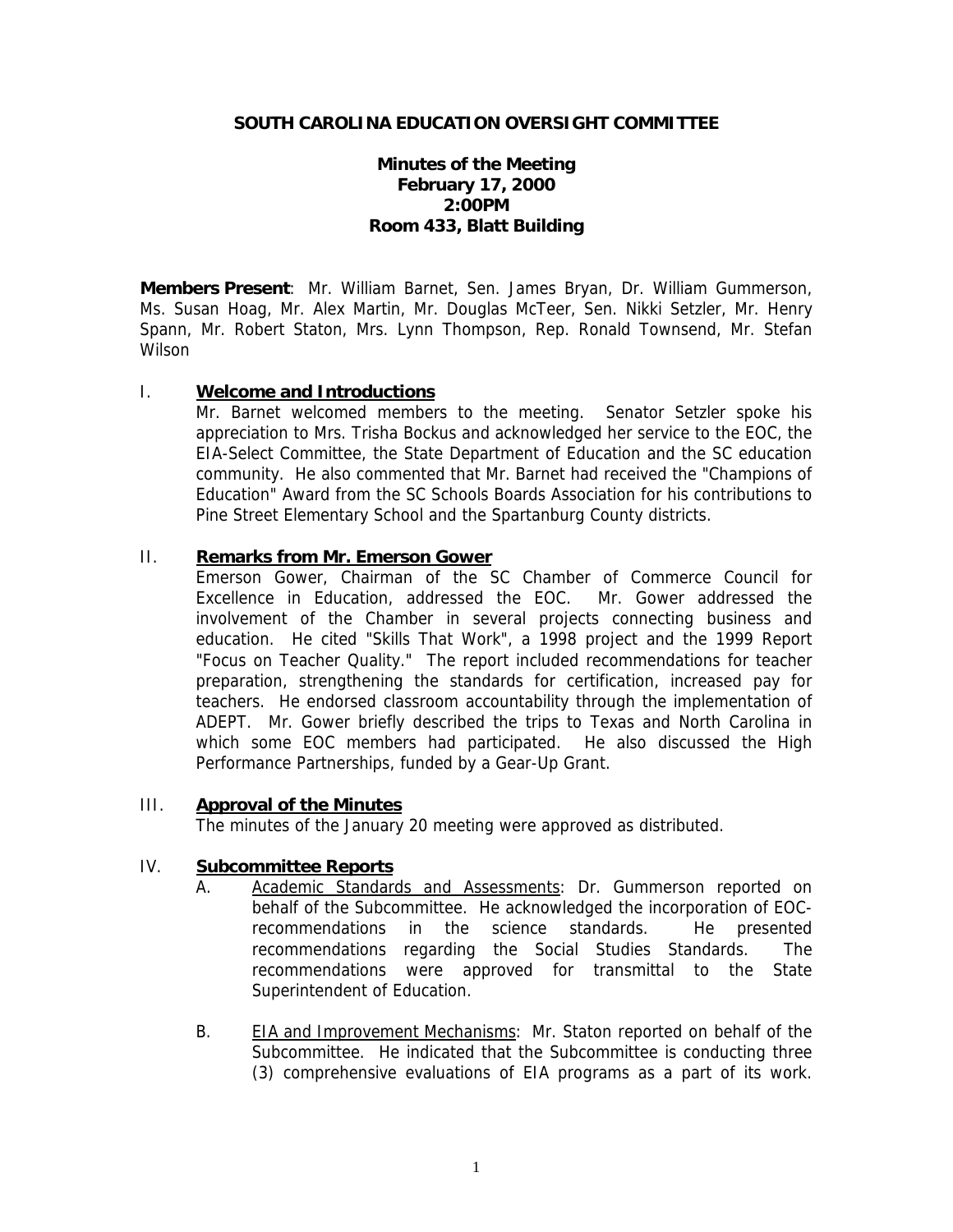The programs include the following: Child development programs for four-year-olds; Black history; and the Advanced Placement program.

- C. Parent Involvement: Mrs. Thompson reported on behalf of the Subcommittee. She indicated that legislation had been introduced in the Senate by Senators Bryan and Setzler with 27 co-sponsors. Representative Townsend is to introduce legislation in the House. Mr. Barnet thanked Mrs. Thompson for her leadership and officially designated Stefan Wilson as the chair of the Parent Involvement Subcommittee.
- D. Public Awareness: Mr. Martin referred members to the written report and indicated that the SC Broadcasters' Association had agreed to focus on the EOC announcements.
- E. Staff and Administration: Dr. Anderson presented the DRAFT EOC Annual Report for approval. The report was approved with the inclusion of a statement about the Local Leadership study team.

Dr. Siskind presented a report on the relationship of potential report card data elements and PACT or Exit Exam performance. Rep. Townsend distributed copies of a letter to Mr. Barnet asking that the performance indicator for prime instructional time be reviewed to ensure that it does not discourage professional development. Mr. McTeer asked that the staff explore options for including the schools ratings of similar schools.

# V. **Remarks from a Key Constituency**

Dr. Gary Melton, Clemson University, presented information and research on parent involvement. He highlighted critical factors including involvement of fathers, summer experiences and the need for schools to respond to the changing nature of families.

# VI. **General Discussion**

There was no general discussion. The meeting adjourned at 3:30 p.m.

The Committee adjourned at 3:30 p.m.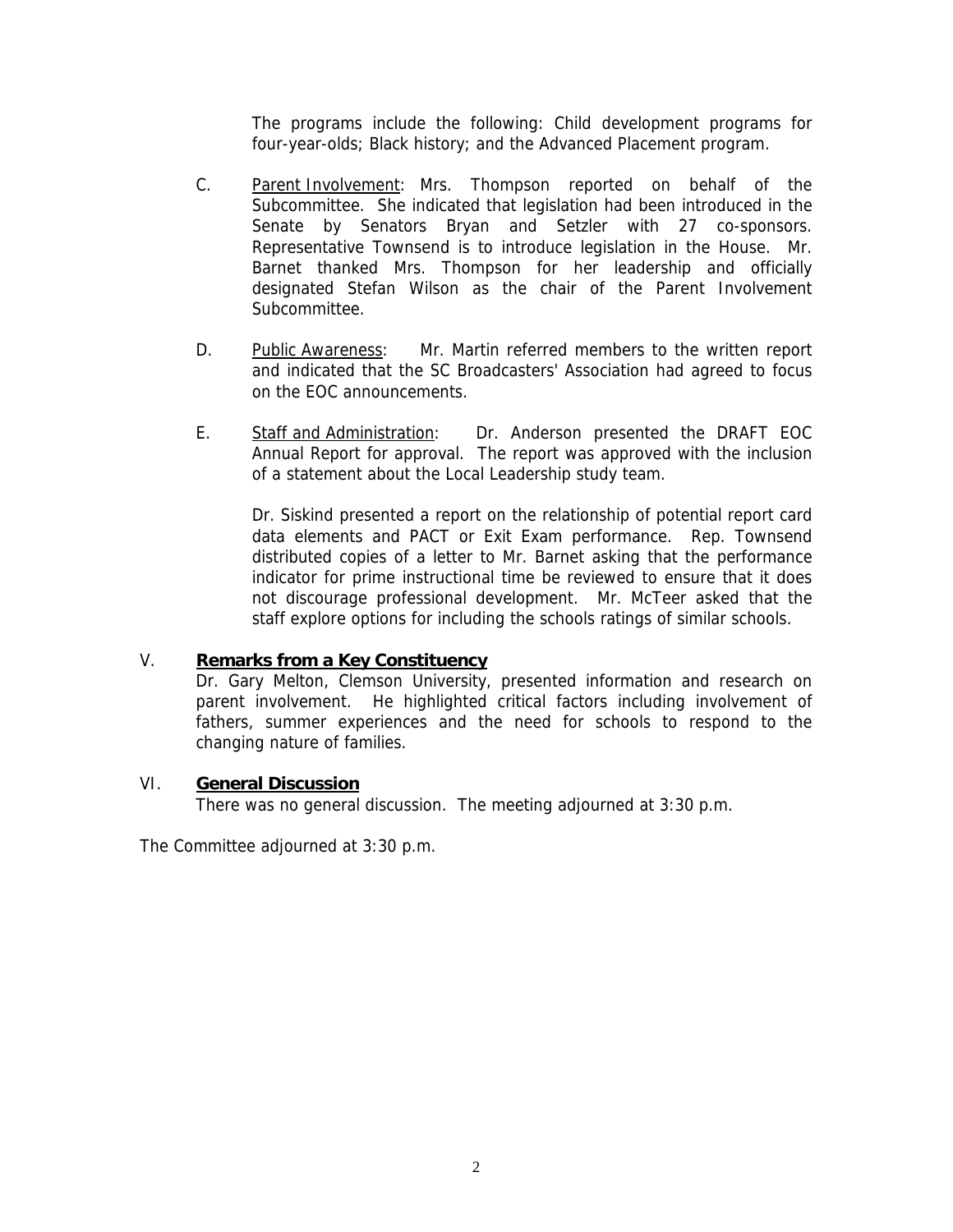# **Minutes of the Meeting March 23, 2000 2:30PM Room 433, Blatt Building**

**Members Present**: Mr. Barnet, Mrs. Berry, Senator Bryan, Dr. Gummerson, Representative Harrell, Mrs. Hoag, Mr. Martin, Senator Matthews, Mr. McTeer, Senator Setzler, Mr. Smith, Mr. Spann, Mr. Staton, Mrs. Thompson, Representative Townsend, Mr. L. Wilson

### I. **Welcome and Introductions**

Mr. Barnet welcomed members and guests to the meeting. He noted the agenda was substantial and asked everyone for his or her patience.

#### II. **Approval of the Minutes**

The minutes of the February 17 meeting were approved as distributed.

# III. **Remarks from a Key Constituency**

- A. Mr. William Schenck, Fleet Mortgage, appeared before the Committee to discuss the partnership between Fleet Mortgage and Florence District Four. He introduced members of the Fleet team and Mr. Monroe Friday, Chairman of the Florence Four Board and Dr. Paul Vivian, Superintendent. Within the partnership, Fleet is providing the following:
	- **Technical assistance in financial matters;**
	- 70 mentors for students:
	- **assistance in the implementation of benchmark testing;**
	- **Quarterly recognition.**

He indicated that there is a major barrier produced by a "This too shall pass" attitude. He recommended increasing the number of teacher specialists, providing information systems and training to underperforming schools, and providing incentives for document teacher improvements.

- B. Mrs. Edwina Carnes, SC Chamber of Commerce of Commerce, presented information on the High Performance Partnership Program. The program is funded by a GEAR-UP grant to the Commission on Higher Education. She described the variety of activities and the firms and schools involved. She commented on the following experiences:
	- **facilities**
	- Lack of administrative leadership;
	- Business frustration when schools do not follow through;
	- **Pockets of hopelessness.**

# IV. **Subcommittee Reports**

A. Academic Standards and Assessments: Mr. Wilson presented the changes the SDE has made in the social studies standards and moved for approval. The Committee approved.

Mr. Wilson discussed the accountability manual. He discussed the details in the manual. He asked for comments. He indicated that the Subcommittee is continuing to work with members of the SBE and other groups.

Members discussed concerns with the time line for implementation. Mr. Wilson indicated that he had asked for a monthly time line, reporting on the status of tasks in the EAA.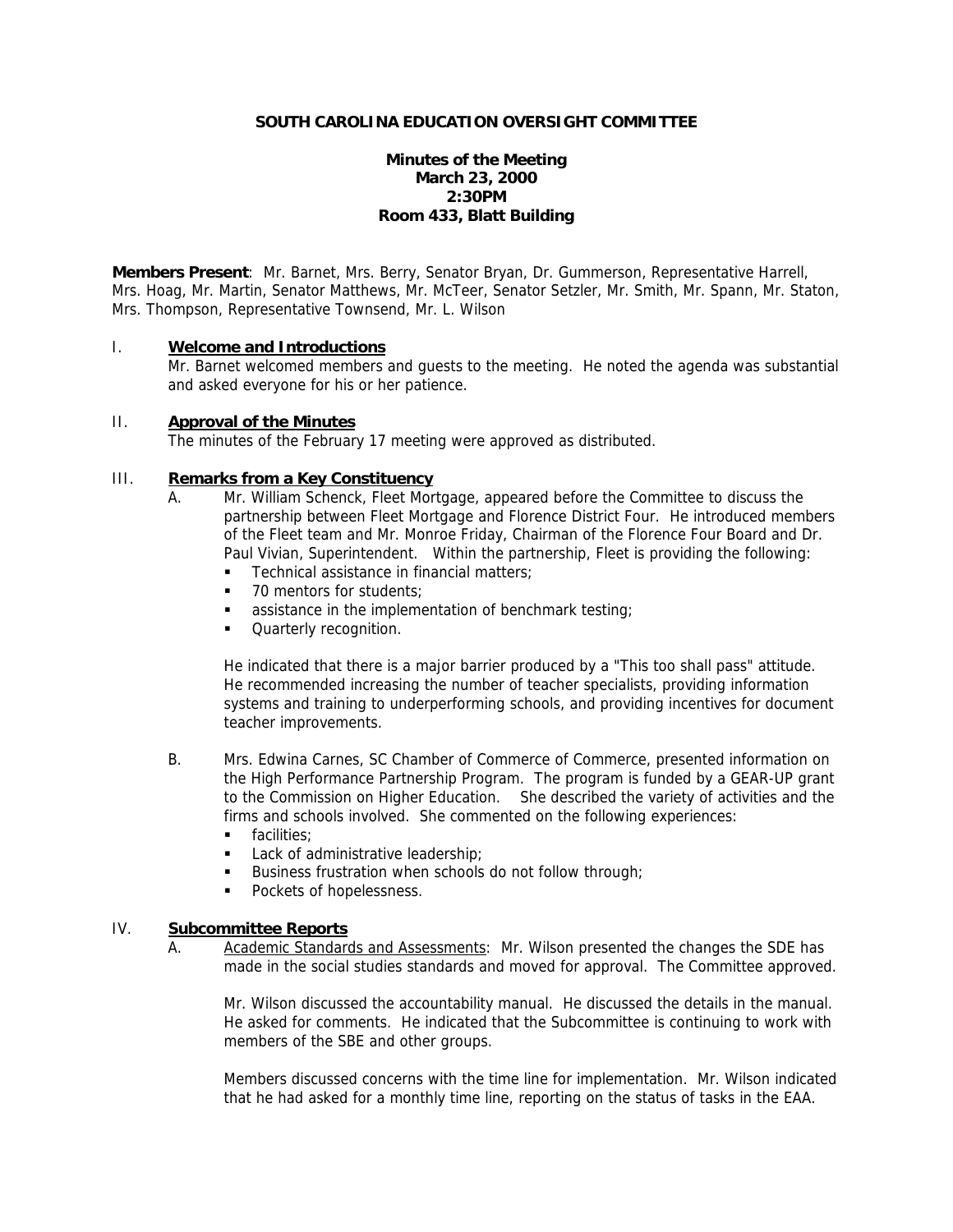Senator Matthews asked if teachers had an opportunity to prepare students and cautioned against skewing the results. There was discussion of the "this too shall pass" issues. Mrs. Thompson indicated that there are some individuals who would never be ready. Members agreed that the time line should be met and that efforts to identify needed resources should be undertaken.

- B. EIA and Improvement Mechanisms: Mr. Staton reported on behalf of the subcommittee. He asked for approval of an agreement with the Avery Institute at the College of Charleston to conduct a study of the teaching of black history. Two other studies are pending Advanced Placement and the Four-year-old program. The Avery agreement was approved.
- C. Public Awareness: Mr. Smith reported that the partnership with the SC Broadcasters' Association had been settled. He indicated that he would require an executive session to discuss the public awareness contract.
- D. Parental Involvement: On behalf of the subcommittee, Mrs. Thompson reported on the status of the parental involvement legislation in the Senate and the House. A subcommittee appointed by the Senate Education committee was reviewing and adjusting some of the language of the original proposed bill. No decisions had been made at that time. Mr. Barnet and Mr. Stefan Wilson co-authored a letter thanking those involved in the Senate and the House for co-sponsoring the introduction of the bills into those bodies. Mr. Wilson is working with the staff to continue the involvement of the Oversight Committee in the parental involvement arena and to insure that focus is maintained.
- E. Staff and Administration: No report

# V. **General Discussion**

- A. Dr. Gummerson waived his time.
- B. Mr. Martin raised several questions regarding the testing of students with disabilities. Dr. Lindsay responded for the State Department of Education.

There was a motion to go into Executive Session to discuss a contractual matter.

The EOC rose from Executive Session.

Mr. Smith moved that the contract with Chernoff/Silver and Associates be extended by one year, in accordance with the provisions published in the original proposal. The motion passed.

The meeting adjourned a 4:50PM.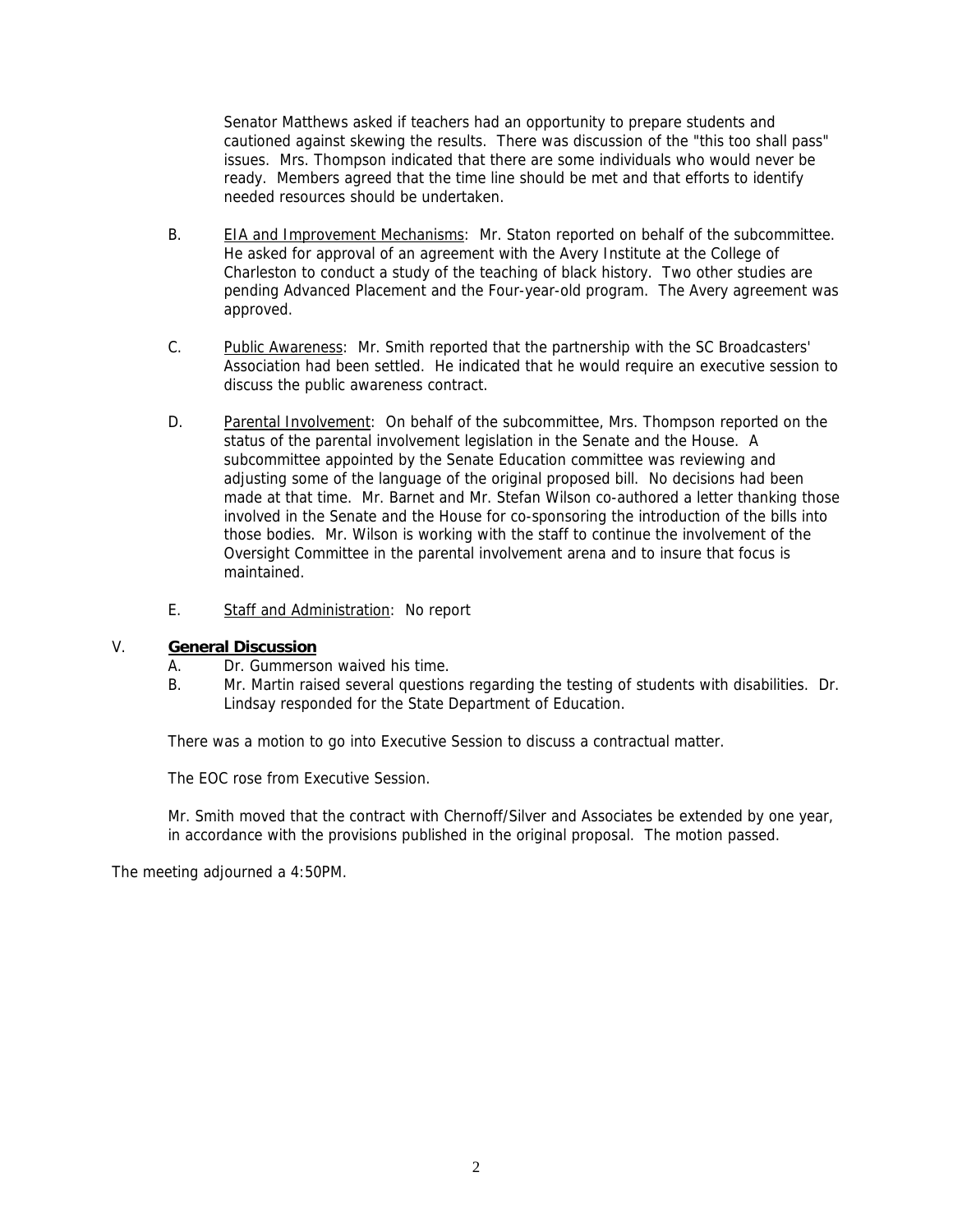# **Minutes of the Meeting May 18, 2000 2:00PM Room 433, Blatt Building**

**Members Present**: Mr. Barnet, Mrs. Berry, Senator Bryan, Dr. Gummerson, Mrs. Hoag, Mr. Martin, Mr. McTeer, Mr. Smith, Mr. Staton, Representative Townsend, Mr. L. Wilson, Mr. S. Wilson

# I. **Welcome and Introductions**

Mr. Barnet welcomed members and guests to the meeting.

# II. **Approval of the Minutes**

The minutes of the March 23 meeting were approved as distributed.

#### III. **Subcommittee Reports**

- A. Parent Involvement: Mr. S. Wilson reported on behalf of the Parent Involvement Subcommittee. He indicated the status of the parent involvement legislation, explained a time line that he and staff had prepared for Subcommittee consideration and announced a June 8 meeting of the Subcommittee;
- B. Academic Standards and Assessments: Mr. L. Wilson reported on behalf of the Subcommittee. He reviewed the recommendations for the optional grade one and two PACT assessments and asked for approval of the report as distributed. The SDE should respond before the next meeting. He explained interest (raised during the Subcommittee) in the degree and extent of use of the tests. The staff is surveying districts. The Committee approved the report, including recommendations.

 Mr. Wilson presented the accountability manual for approval. After discussion of the teacher attendance and professional development factors, the Committee accepted an amendment to provide that until the teacher contract year reaches 195 days, absences for professional development activities for which the district or school has paid a fee or stipend or a district or school administrator has given a teacher to attend may be excused as long as the activities are consistent with stateadopted standards for professional development. The Committee members endorsed continuing efforts to extend the teacher contract year.

 The Committee accepted the Subcommittee's recommendation to increase rigor over time for the absolute rating. The Subcommittee recommended that the EOC pursue an active agenda that would identify inhibitors to achievement and strengthen the system. Among the ideas suggested were teacher development and quality, increasing time on task, equity funding, use of technology, parent involvement and consolidation of districts. Members suggested that schools should be given the power to be successful and that a group should be convened to meet and plan with a sense of urgency.

The manual was approved with the amendments to the teacher attendance and professional development factor and a notation that the rigor of the absolute rating would increase over time.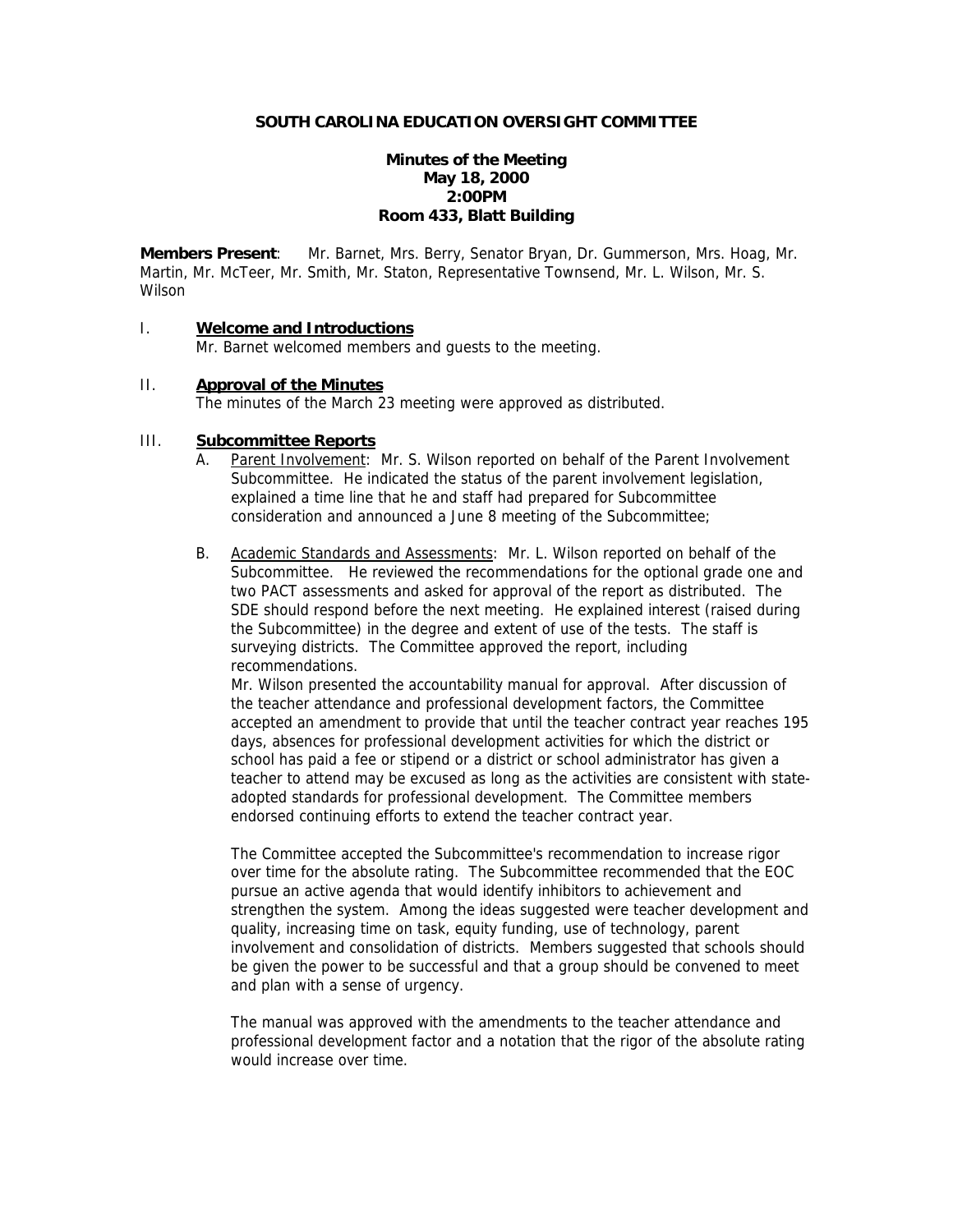Rep. Townsend asked a number of questions regarding funding and the factor on funding displayed on the report card. He asked that a number of factors are researched and that local effort is given strong consideration. Mr. Wilson indicated the Subcommittee would look at these factors.

- C. EIA and Improvement Mechanisms: Mr. Staton indicated there was no report.
- D. Public Awareness: Mr. Smith distributed the time line and indicated that the Subcommittee had given final approval to the campaign. The launch is scheduled for July 11 and he hopes all members are participating.
- E. Staff and Administration: Mr. Barnet reminded members of the July retreat. He suggested that a major area of discussion is the retention requirement in the EAA. Another area is the plan suggested by the Academic Standards and Assessments Subcommittee.

Dr. Anderson waived any remarks in the interest of time.

# IV. **Remarks from a Key Constituency**

Paul Amos, President of SC ETV, discussed the use of interactive technology to meet the critical teaching shortages in SC school districts. He also cited SC's advantages in wireless broadband communications.

# V. **Special Presentation**

Drs. Gilbert Hunt and Lance Bedwell, Coastal Carolina University, presented the findings of their case studies of eight SC middle schools. Copies of the report were distributed to members, as were the Executive Summaries.

# VI. **Discussion of the GI Forum Suit in Texas**

Dr. Gummerson reviewed the GI Forum suit and compared its issues with the Debra P. V. Turlington suit in Florida. He identified both procedural and substantive concerns. He discussed parallel infrastructure needs in South Carolina and emphasized the importance of teachers having time to learn the standard so that they can teach the students well.

The meeting adjourned at 4:00 p.m.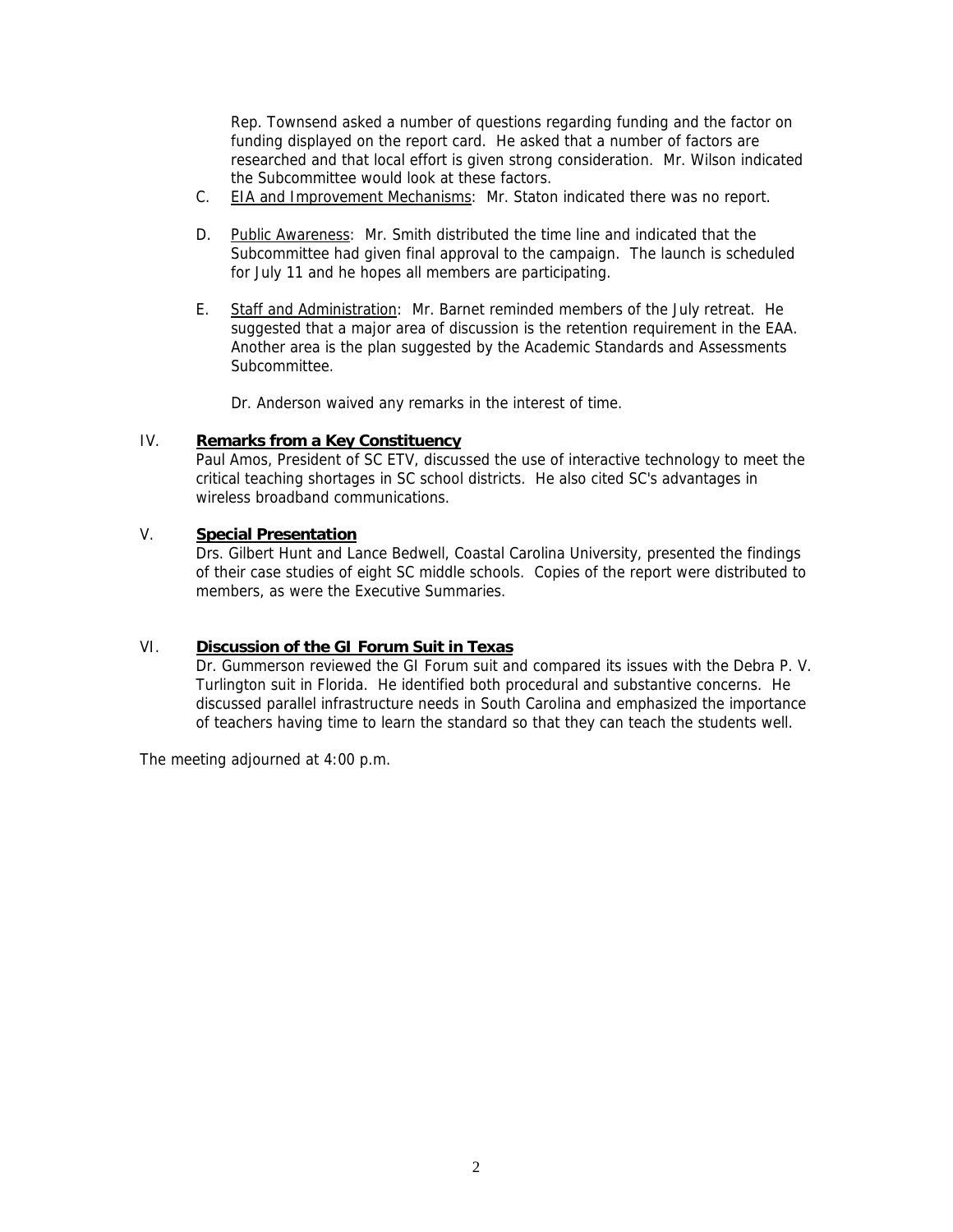# **Minutes of the Meeting June 15, 2000 2:00PM Room 433, Blatt Building**

**Members Present:** Mr. Barnet, Mrs. Berry, Senator Bryan, Dr. Gummerson, Mrs. Hoag, Mr. Martin, Senator Matthews, Mr. McTeer, Mr. Smith, Mr. Spann, Mrs. Thompson, Representative Townsend, Mr. L. Wilson

### I. **Welcome and Introductions**

Mr. Barnet welcomed members and guests to the meeting. He introduced Mrs. Melanie Barton. Mrs. Barton is working with the EIA program budgets.

## II. **Minutes of the May 18 Meeting**

The minutes of the May 18 meeting were approved as distributed.

# III. **Subcommittee Reports**

- A. Parent Involvement: Mrs. Thompson reported on behalf of the Parent Involvement Subcommittee. She shared the work plan for the Subcommittee and indicated that the Subcommittee had received a research report from Dr. Frank Brown.
- B. Public Awareness: Mr. Smith reported on behalf of the Public Awareness Subcommittee. He reminded members that the press conference and release of the first announcements is scheduled for July 11.

# IV. **Reports from Key Constituencies:**

The Committee heard reports from representatives of four education associations: Dr. Patricia Burns, SCASA; Mrs. Jackie Hicks, SCEA; Dr. Elizabeth Gressette; PSTA; and Dr. Evelyn Berry, SCSBA. Copies of their remarks are on file in the Committee offices.

#### V. **General Discussion**

Mr. Barnet reminded members of the EOC Retreat on July 27 and 28 at the Madren Conference Center at Clemson University.

Mr. Spann thanked the members of the Academic Standards and Assessments Subcommittee for their changes to the formula for teacher attendance.

Senator Matthews asked for a summary of the professional association recommendations.

The meeting adjourned at 3:05 p.m.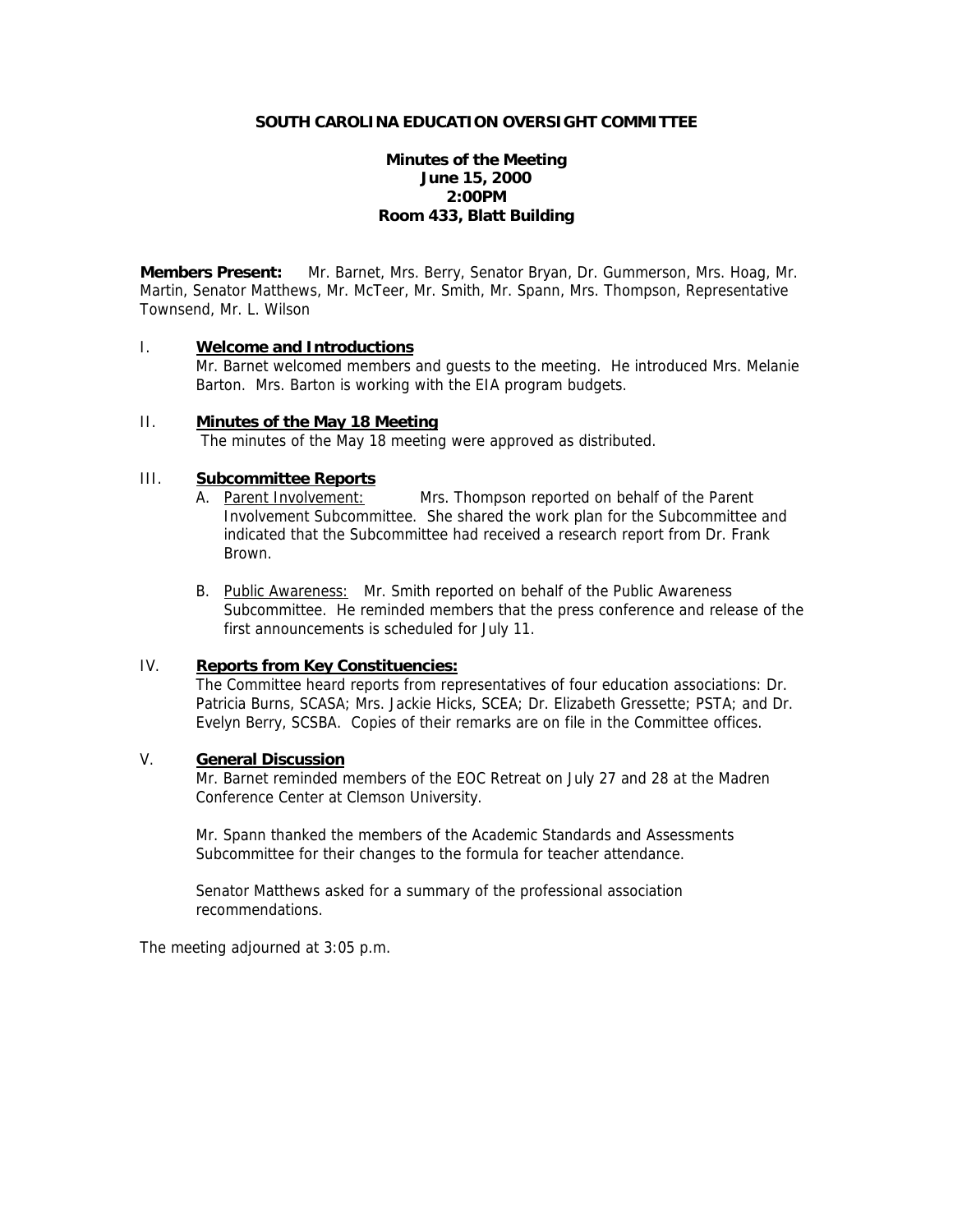### South Carolina Education Oversight Committee

### Minutes of the Meeting

## July 27-28, 2000

Members Present: Mr. Barnet, Mrs. Berry, Senator Bryan, Representative Harrell, Mrs. Hoag, Mr. McTeer, Mr. Martin, Senator Matthews, Mr. Spann, Mr. Staton, Mrs. Thompson

#### Welcome and Introduction

Mr. Barnet welcomed members to the Madren Conference Center at Clemson University. He thanked them for dedicating two days to discussion and planning. He announced the resignation of Stefan Wilson from the Committee. Mr. Wilson has been transferred to Colorado.

Mr. Barnet outlined the work of the meeting, including definition of critical short and long-term factors for success and establishment of goals for the next twelve months.

#### Minutes of June 17

The minutes of June 17 were approved as distributed.

#### Subcommittee Reports and Discussion of the Ratings

Each subcommittee outlined the critical activities and issues of the past year. There was considerable discussion on the need to maintain energy on the issues of parent involvement, expansion of communication efforts, focused EIA spending, and the development of school and district ratings.

The Committee reviewed technical proposals regarding the ratings.

### Presentation by Dr. John Augenblick

Dr. Evelyn Berry, Mrs. Ellen Henderson and Dr. John Augenblick met with the Committee to discuss a finance model for the teaching of standards and results at a specified level.

[The Committee adjourned for the evening]

# Executive Session

The Committee went into Executive Session for discussion of a personnel matter. At the conclusion of the discussion, the committee voted to end Executive Session.

### Ratings Discussion with Educators

The Committee authorized staff to discuss the following with the education community:

- Appropriate weighting of content disciplines
- Two sets of definitions for each rating criteria
- Restrictions on the percentage of students who score in Below Basic
- The incremental rigor proposal

### Definition of priority objectives for 2000-2001

The Committee identified two legislative issues:

- Development of state and local capacity to respond to and assist schools identified as Unsatisfactory;
- Consideration of the performance of student demographic groups in the absolute rating.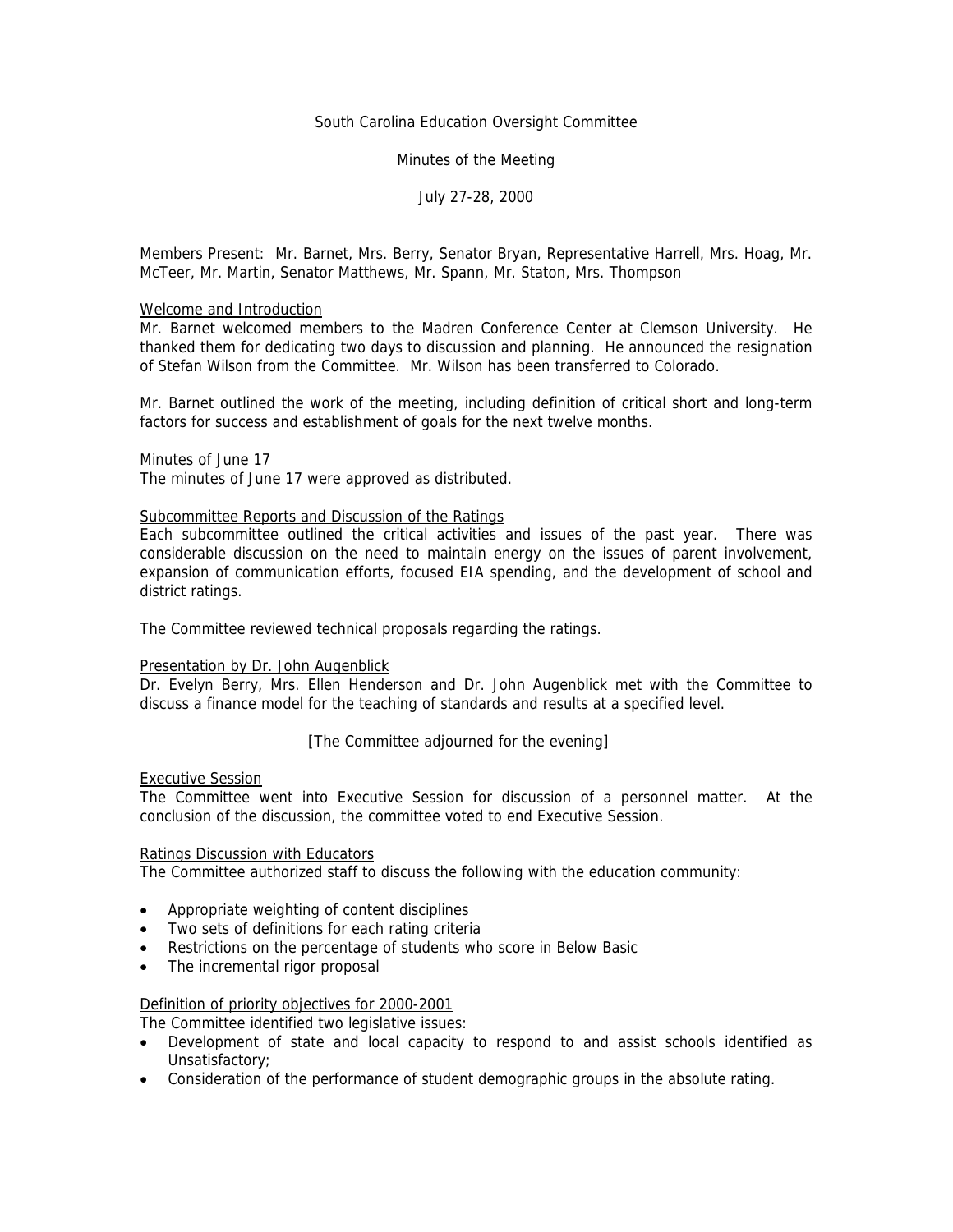The Committee identified the following objectives for 2000-2001:

- 1. Continue the implementation of the Education Accountability Act, in accordance with the time line outlined in the 1998 legislation;
- 2. Persuade others to work toward our shared vision, including the promotion of a common agenda with the Governor and State Superintendent and developing strong relationships with the minority community;
- 3. Implement a proactive public relations effort and provide information on all EAA issues through education and engagement;
- 4. Support the proper and adequate intervention measures and resources to meet the goals of the accountability system, including providing information on the current or proposed approaches and advocating funding;
- 5. Recommend changes in EIA or EAA funding for intervention strategies, including Act 135 programs, to ensure maximum impact;
- 6. Determine long-term data needs and support information systems to inform decisions from the Statehouse to the classroom; and
- 7. Affirm our commitment to quality teaching of the standards in every classroom through provision of professional development and adequate instructional resources.

The meeting adjourned at noon on July 28.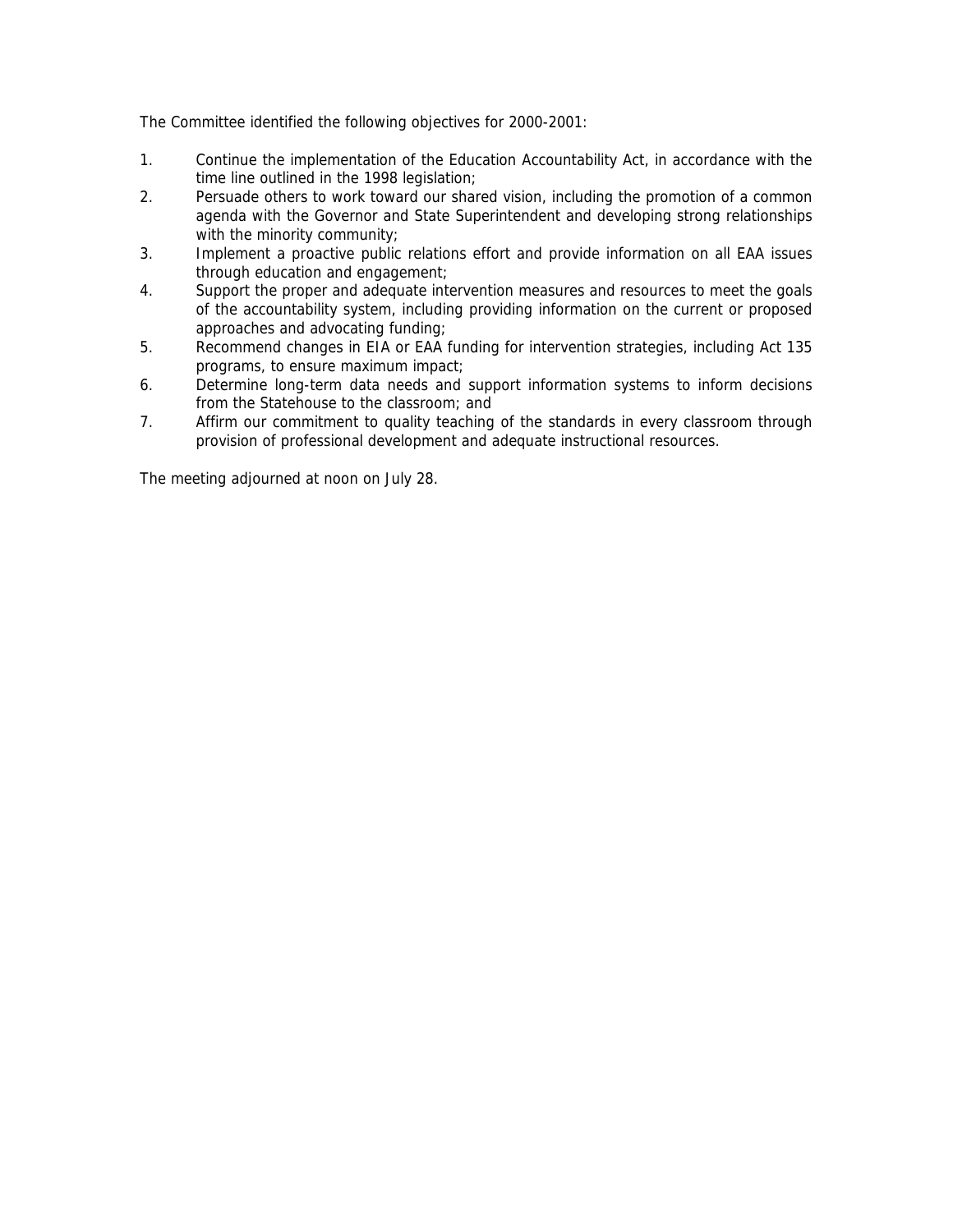Minutes of the Meeting August 17, 2000 2:00PM Room 433, Blatt Building

Members Present: Mr. Barnet, Dr. Everson, Dr. Gummerson, Representative Harrell, Mrs. Hoag, Mr. Martin, Senator Matthews, Mr. McTeer, Mr. Staton, Mrs. Thompson, Representative Townsend, Mr. Wilson, Mrs. Tenenbaum

I. Welcome and Introductions

Mr. Barnet welcomed members and guests to the meeting. He announced the resignations of Henry Spann and Stefan Wilson. He announced Representative Townsend's appointment of Dr. Barbara Everson as an educator representative. He also introduced State Superintendent Inez Tenenbaum who accepted the EOC's invitation to serve as a non-voting participant.

Mr. Barnet introduced Debbie Elmore, the Communications Specialist and Dr. Paul Horne, Director of Curriculum and Program Reviews.

Mr. Barnet appointed Dr. Everson to the EIA and Improvement Mechanisms and the Public Awareness Subcommittees. He asked Mrs. Thompson to serve as interim chairperson of the Parent Involvement Subcommittee.

- II. Approval of the Minutes The minutes of July 27-28 were approved as distributed.
- III. Election of Officers

Mr. Staton moved the reelection of Mr. Barnet as Chairman and Mrs. Berry as vice-chairman. Mr. Martin seconded the motion. The motion carried.

- IV. Subcommittee Reports
	- A. Academic Standards and Assessments: Mr. Wilson reported on the models under simulation for the absolute and improvement ratings and the work of task forces on alternate criteria for schools without PACT scores.
	- B. EIA and Improvement Mechanisms: Mr. Staton recommended approval of the six categories for the EIA budget realignment process. The categories are acceptable to both the EOC and the State Department of Education. The motion carried. Mr. Staton outlined the budget recommendation process for Fall 2000 and plans for the evaluation of Act 135 expenditures.
	- C. Parent Involvement: Mrs. Thompson reported that the subcommittee did not meet in July.
	- D. Public Awareness: Mrs. Thompson commented on the positive feed back she is receiving about the campaign.
	- E. Staff and Administration: Mr. Barnet indicated the subcommittee did not have a report.
- V. Report from a Key Constituency

Mr. Barnet introduced Mr. J. T. McLawhorn, President, Columbia Urban League. Mr. McLawhorn addressed the EOC about the report, The State of Black South Carolina, its purpose and the range of issues addressed. He introduced Dr. Tina Marshall-Bradley, author of the chapter on the miseducation of African-American students. Dr. Marshall-Bradley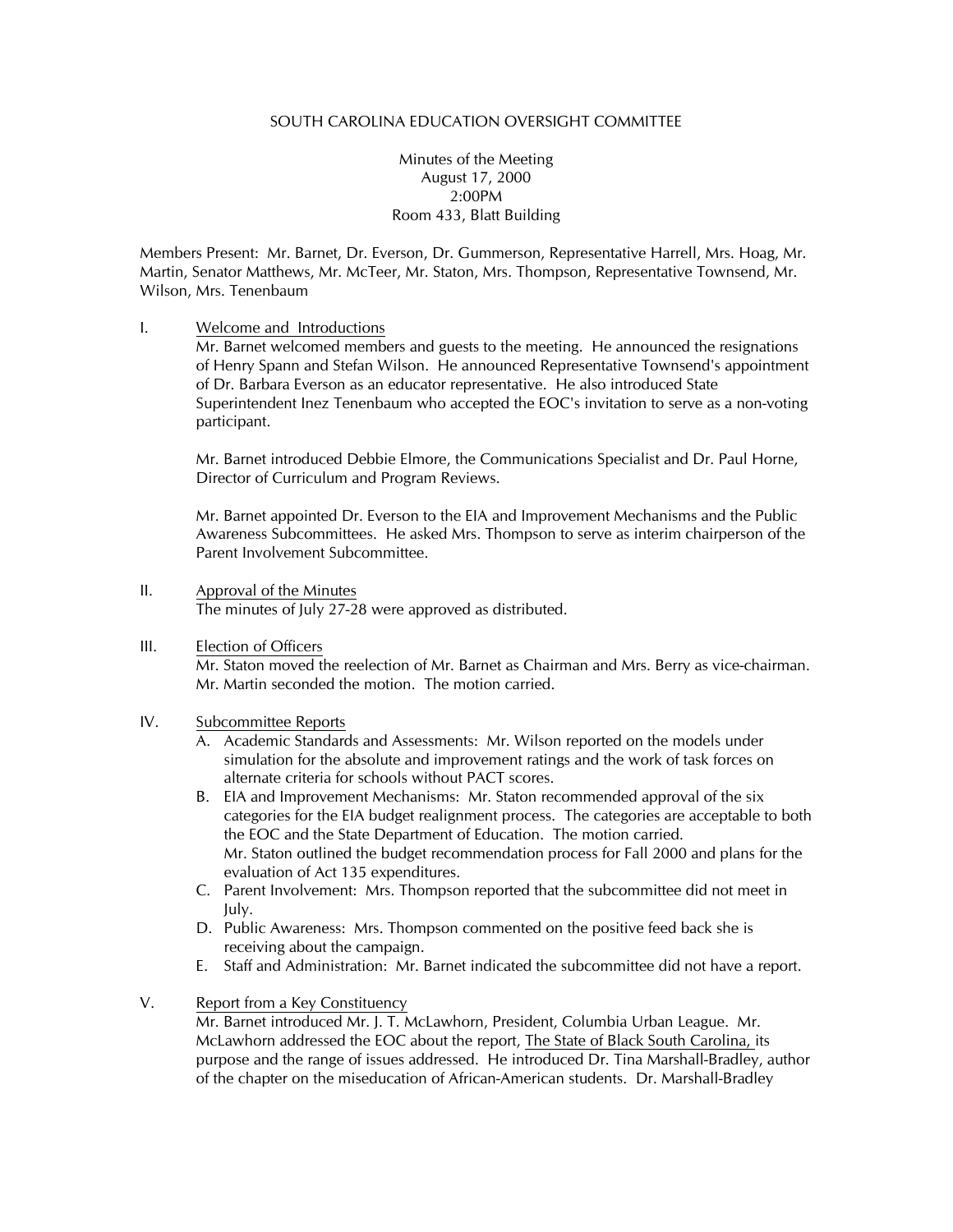detailed the study and the basis for the recommendations. She commended the entire text to the EOC, particularly those recommendations for change.

Members asked Mr. McLawhorn and Dr. Marshall-Bradley about the work and the potential for continuing deliberation and dialogue. Mr. McLawhorn recommended a continuing series of discussions. Dr. Marshall-Bradley and Dr. Anderson are to coordinate a schedule for dialogue.

### VI. Discussion of a Contractual Matter

Mrs. Tenenbaum addressed the EOC about the structure of the PACT tests and the schedule for scoring student tests. The contract with Data Recognition Corporation was discussed in detail. Mrs. Tenenbaum, her staff and members of the EOC discussed options available to have the test scored earlier and scores made available to schools. DRC anticipates providing 2000 PACT data by October 2000 and 2001 PACT data by July 31, 2001.

Mrs. Tenenbaum introduced Barbara Teusink who gave a status report on the implementation of new student information software and the data warehouse project. The student information system should be functional in all districts within three years. The data warehouse standards should be adopted by October and the Department staff would begin loading data by December.

Dr. David Burnett reported to the EOC on the status of the trial run for the report card. He indicated that the activities are on schedule and the SDE does not anticipate any delay in the report card as long as test scores are received by the end of July 2001.

### VII. Adjournment

The meeting adjourned at 4:00 p.m.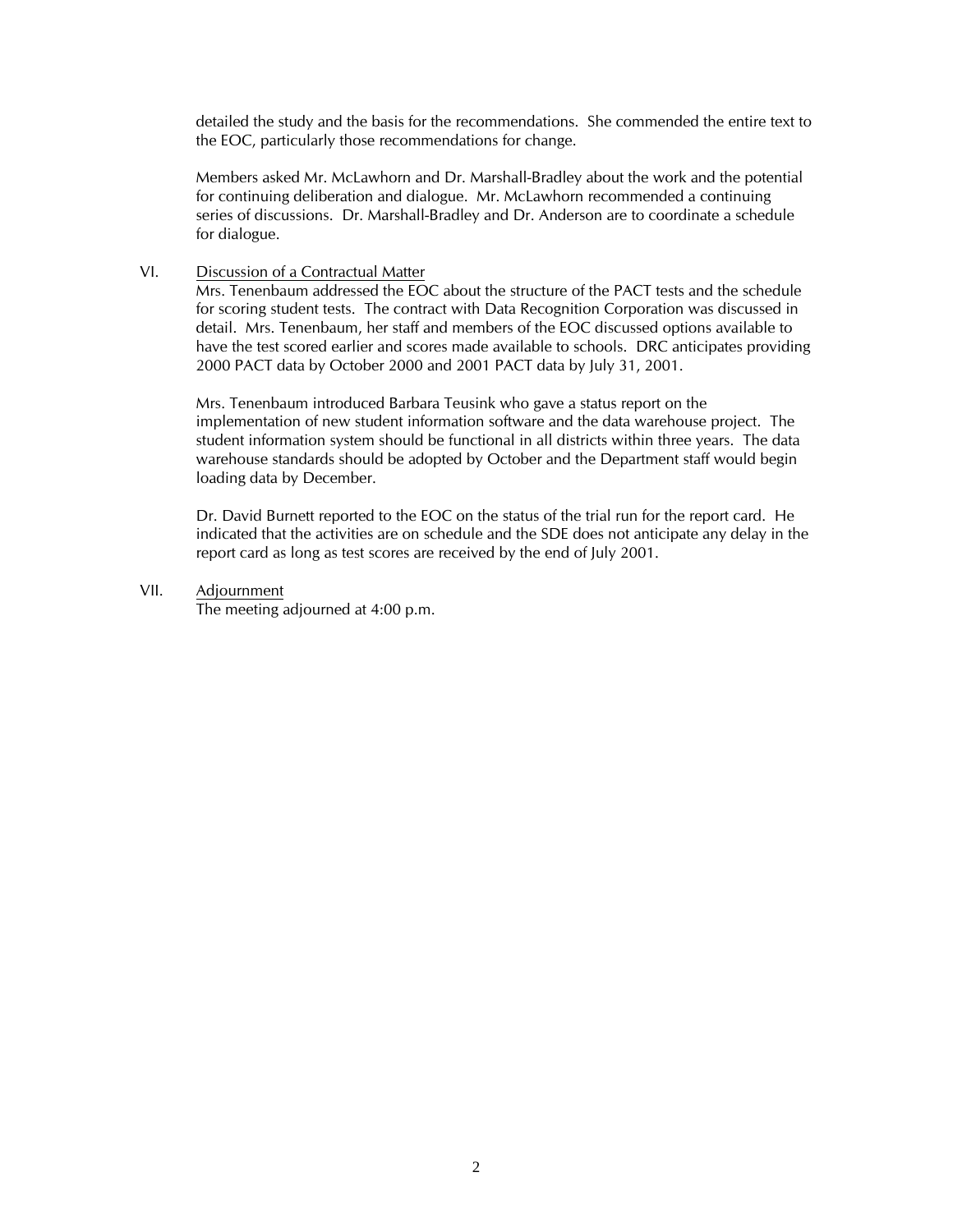## Minutes of the Meeting September 28, 2000 9:00AM Room 207, Gressette Building

Members Present: Mr. Barnet, Mrs. Berry, Dr. Gummerson, Representative Harrell, Mrs. Hoag, Mr. Martin, Senator Matthews, Mr. McTeer, Senator Setzler, Dr. Everson, Mr. Staton, Representative Townsend, Mr. Wilson

Mr. Barnet introduced Governor Hodges. The Governor discussed EnVision, his plan for South Carolina. Following discussion of the plan, the Governor and members of the EOC discussed a number of education issues.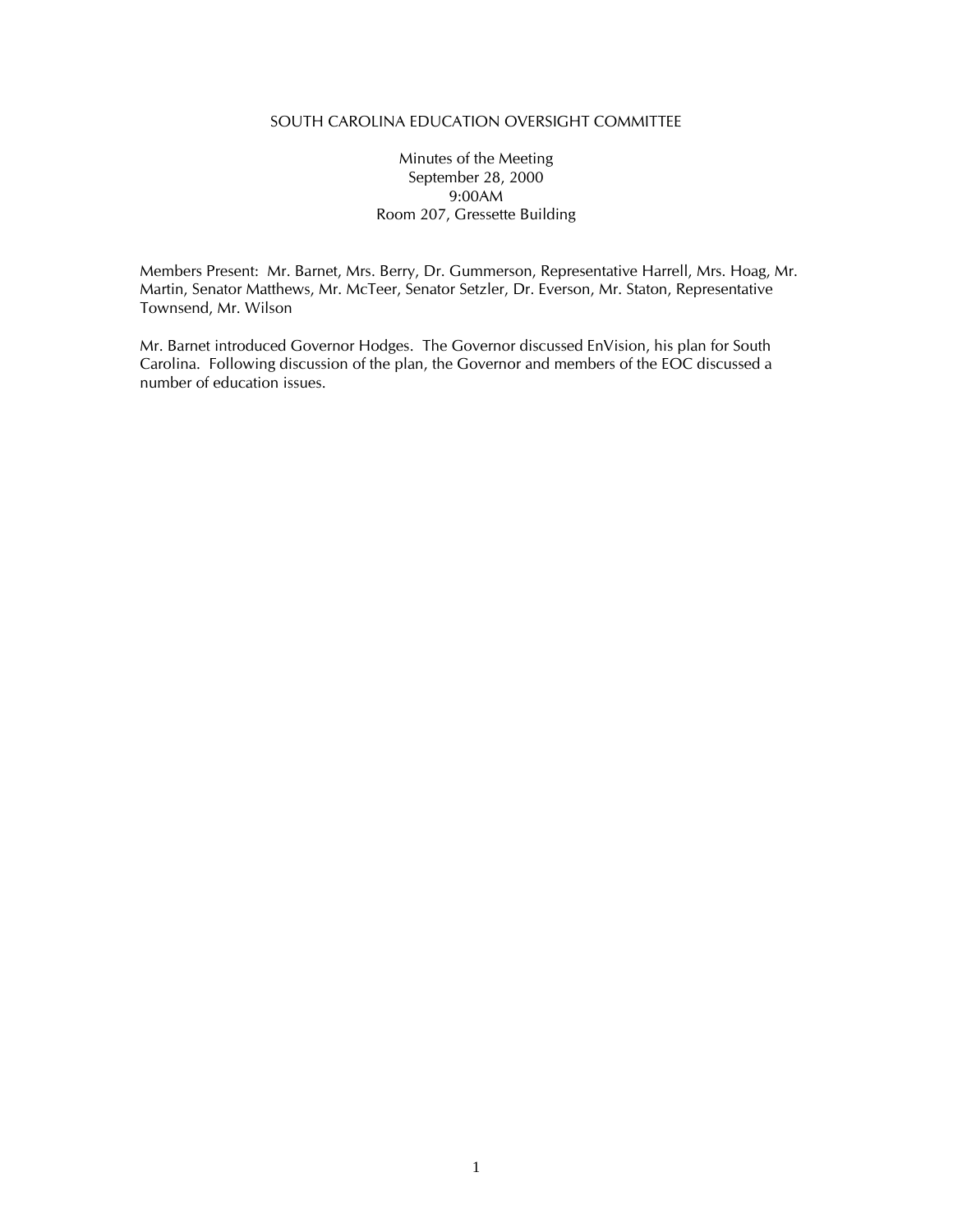Minutes of the Meeting September 21, 2000 2:00PM Room 433, Blatt Building

Members Present: Mr. Barnet, Mrs. Berry, Dr. Everson, Dr. Gummerson, Mrs. Hoag, Mr. Martin, Senator Matthews, Mr. Smith, Mr. Staton, Mrs. Thompson, Representative Townsend, Mr. Wilson

- I. Welcome and Introductions Mr. Barnet welcomed members and guests to the meeting. He noted that Mrs. Molly Spearman was attending on behalf of Superintendent Tenenbaum.
- II. Approval of the Minutes The minutes of the August 18 meeting were approved as distributed.

#### III. Subcommittee Reports

- A. Academic Standards and Assessments: Mr. Wilson reported on behalf of the Subcommittee.
	- (1) The report and recommendations on the Mathematics Content Standards was approved as recommended by the Subcommittee;
	- (2) The Subcommittee informed the full committee of the response from the State Department of Education regarding the recommendations on PACT 1 and 2. The Department concurred with the recommendations;
	- (3) The Subcommittee recommended that the PACT 1 and 2 Optional Tests be removed from the statewide testing program. After considerable discussion the recommendation was adopted, with Rep. Townsend abstaining. Rep. Townsend suggested that the EOC meet with the House Education and Public Works Committee to explain fully the rationale;
	- (4) The report on the alignment studies of the Terra Nova was received as information. The report is to be distributed to all superintendents.
	- (5) Mr. Wilson indicated that the Subcommittee had begun explorations of the Palmetto Gold and Silver Awards criteria and is examining the schedule for the development of end-of-course tests.
- B. EIA and Improvement Mechanisms: Mr. Staton reported on behalf of the Subcommittee. He indicated that the Subcommittee had reviewed the SDE guidelines for academic plans and requested minor revisions.
- C. Parent Involvement: Mrs. Thompson reported that the Parent Involvement Subcommittee had not met. Senator Matthews asked about the parenting programs sponsored under First Steps and the degree of integration with EOC and SDE efforts. The staff is to request information from First Steps.
- D. Public Awareness: Mr. Smith reported on behalf of the Subcommittee. He indicated that the Subcommittee is exploring concepts for Phase 2 of the ad campaign and strategies for the town meetings.
- E. Staff and Administration: Mr. Barnet reported on behalf of the Subcommittee. (1) The FY 2002 budget request was adopted; (2) The December meeting has been changed to December 6; and (3) the September 28 meeting with the Governor was announced. Dr. Anderson introduced new staff persons and shared her report as well as "Rural Matters", a report from the Rural and Community Trust.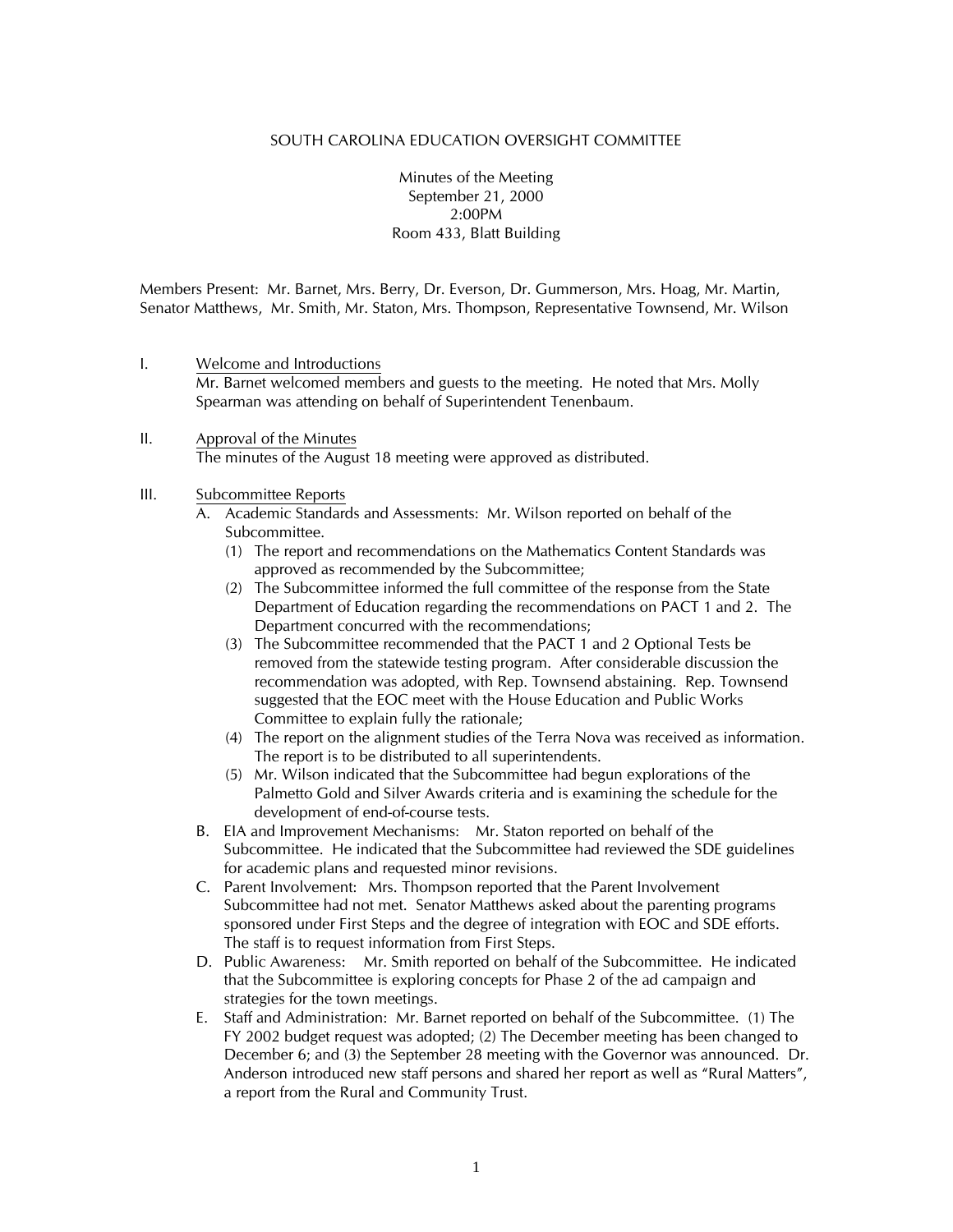# V. General Discussion

The Committee members discussed the need for a long-range planning initiative to sequence issues and develop priorities. After considerable discussion, EOC members agreed that the long-range planning effort was appropriate and that the Governor and the State Superintendent of Education should be invited to collaborate. The Chairman was asked to initiate the meetings.

VI. The Committee adjourned at 4:00 p.m.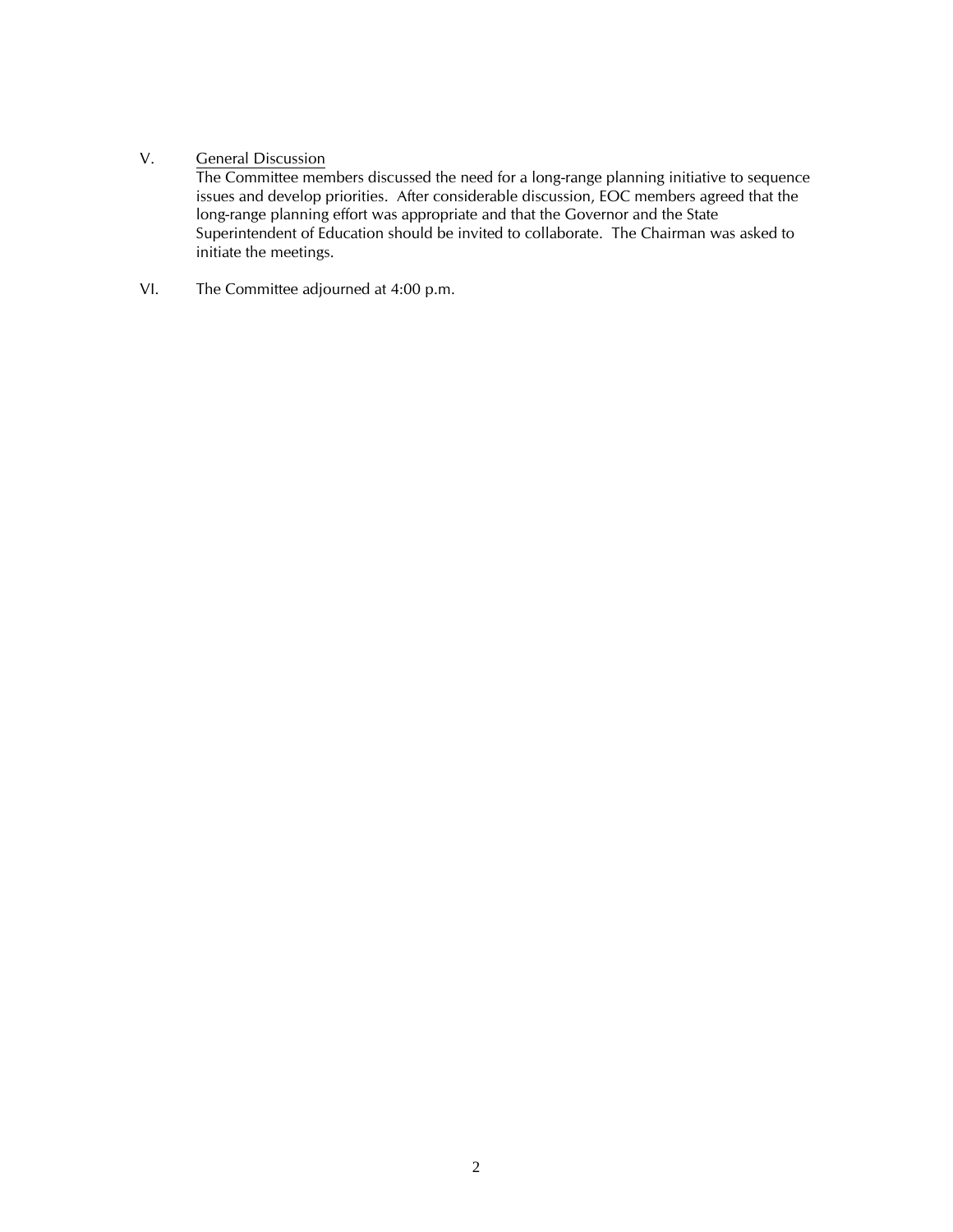Minutes of the Meeting October 19, 2000 2:00 PM 433, Blatt Building

Members present: Mrs. Berry, Mr. Daniel, Dr. Everson, Dr. Gummerson, Representative Harrell, Mr. Martin, Mr. Staton, Superintendent Tenenbaum, Mrs. Thompson, Representative Towsend, Mr. Wilson

- I. Welcome and Introductions Mrs. Berry welcomed members and guests to the meeting. She introduced Robert C. Daniel, a business appointee, who is serving the remainder of the term held by Stefan Wilson.
- II. Approval of the Minutes of September 21 and 28 The minute of September 21 and 28 were approved as distributed.
- III. Subcommittee Reports
	- A. Academic Standards and Assessments: Mr. Wilson reported on behalf of the Subcommittee. He summarized a meeting held with SDE staff regarding the testing programs.

He cited continued delays in the receipt of workable 2000 PACT data tapes and offered a revised schedule for the establishment of ratings.

B. EIA and Improvement Mechanisms: Mr. Staton reported on behalf of the Subcommittee. He presented the amended guidelines (distributed at the meeting) and noted changes that had been made at the Subcommittee's requests. The guidelines were approved as distributed at the meeting.

He described the Subcommittee' budget review processes and indicated that final recommendations would be available at the December meeting.

- C. Parent Involvement: Mrs. Thompson reported on behalf of the Subcommittee. The Parent Involvement Subcommittee has not met since the last EOC meeting.
- D. Public Awareness: Mr. Martin reported on behalf of the Public Awareness Subcommittee. He explained the Subcommittee's analysis of the progression of the campaign. The first community meeting is to be held on December 4 in Sumter; he hopes all EOC members can participate. The Sumter event includes a testing of the two formats.
- E. Staff and Administration: The EOC Accountability Report to the Budget and Control Board was presented for comment by Dr. Anderson.
- IV. Report of the Local Leadership Quality and Engagement Study Team Don Herriott introduced the members of the Local Leadership Quality and Engagement Study Team. He thanked the EOC for the opportunity to work on the issue. He introduced the importance of the topic and the need for changes in South Carolina's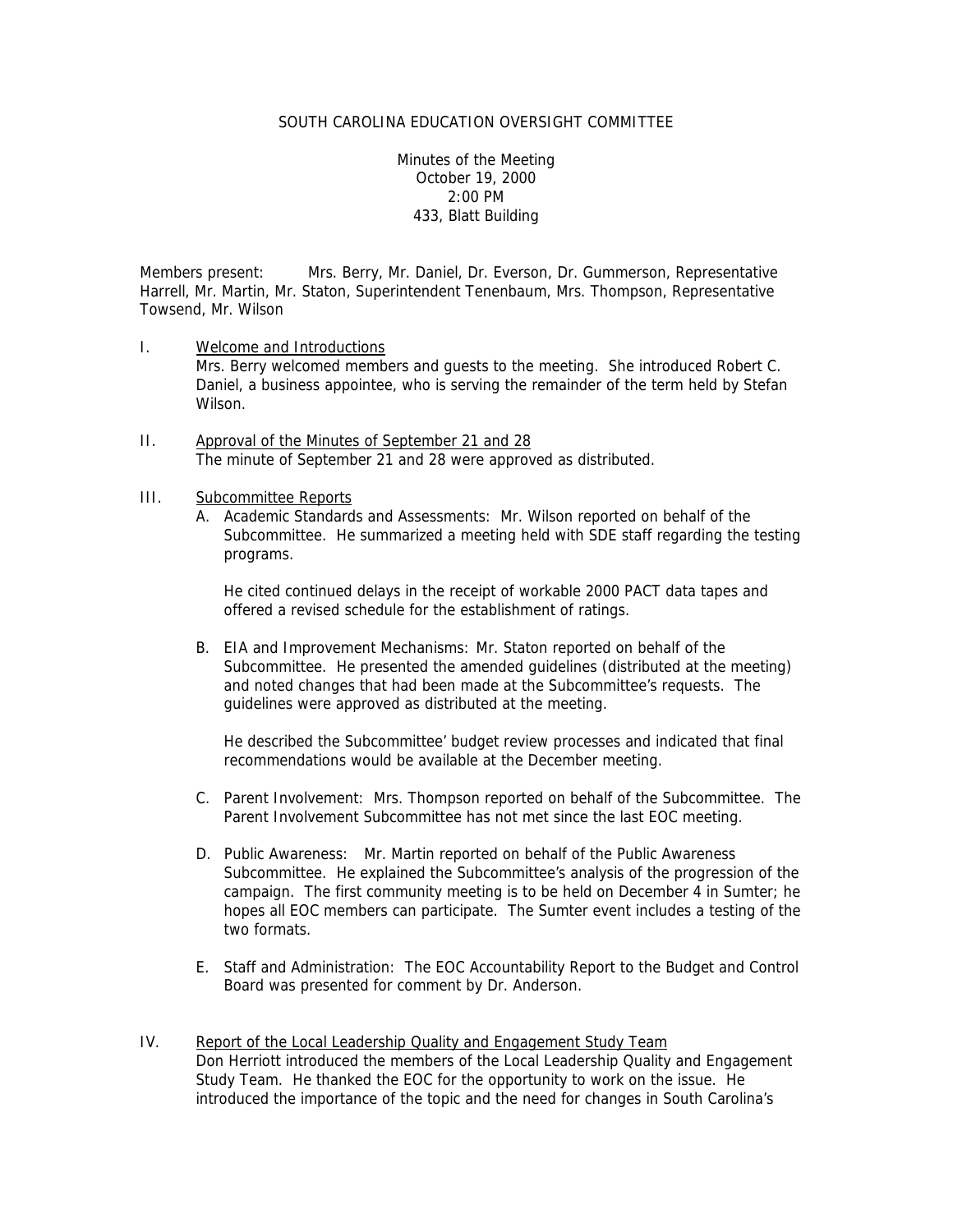educational governance system. Mrs. Evelyn Berry presented the initial seven recommendations; Mr. Paul Livingston presented the remaining seven recommendations.

EOC members thanked the Team for its work. A number of questions regarding the implementation of the recommendations were posed.

Mrs. Berry thanked the Team and referred the report to the Staff and Administration Subcommittee. She noted that the report had been posted on the EOC website and that 400 copies had been distributed. The EOC is asking for comments and reactions by November 24.

- V. General Discussion
	- A. Long-range Planning Initiative: Mrs. Berry drew members' attention to a memorandum from Mr. Barnet that had been included in their packets.
	- B. 2001 Schedule: Mrs. Berry asked members to reserve the dates and times for meetings in 2001 as provided in the meeting materials.
	- C. The State Education Budget: Mrs. Tenenbaum presented her recommendations for technical assistance to schools rated unsatisfactory and the overall recommendations for education funding. Members of the Committee requested information about particular programs, especially the Milkin Teacher Assistance Program and career and technology education. There was discussion of the limited revenue growth and the need to support schools rated unsatisfactory.
- VI. The meeting adjourned at 3:30 p.m.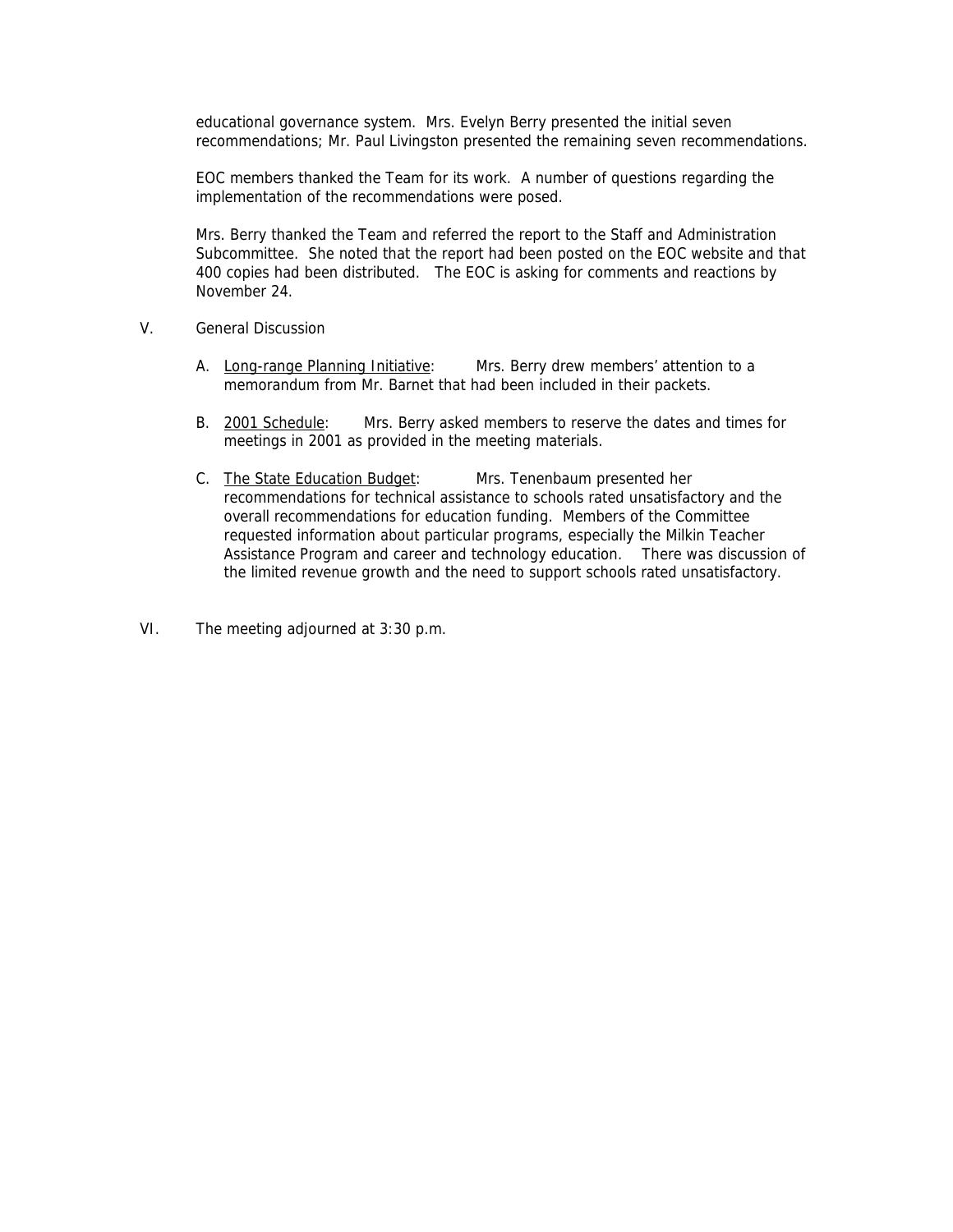Minutes of the Meeting November 16, 2000 2:00PM Room 433, Blatt Building

Members Present: William Barnet, Rosie Berry, James Bryan, Barbara Everson, William Gummerson, Alex Martin, Douglas McTeer, John Matthews, Nikki Setzler, Molly Spearman for Supt. Tenenbaum, Robert Staton, Larry Wilson

- I. Welcome and Introductions Mr. Barnet welcomed members and guests to the meeting.
- II. Approval of the Minutes of October 19 The minutes of October 19 were approved as distributed.
- III. Subcommittee Reports
	- A. Academic Standards and Assessments: Mr. Wilson reported on behalf of the Subcommittee. He indicated that the ratings proposal would be published on November 17 with a public hearing scheduled for November 28. He indicated that the EOC must support vigorously the provision of technical assistance to schools rated Unsatisfactory and that special funds should be allocated for schools rated Below Average.
	- B. EIA and Improvement Mechanisms: Mr. Staton reported on behalf of the Subcommittee. He indicated that the Subcommittee has examined program expenditure patters and reports from EIA programs. A budget proposal to include technical assistance for schools rated Unsatisfactory is to be completed for EOC consideration at the December 6 meeting.
	- C. Parent Involvement: Dr. Anderson indicated that a staff group was working on the recommendations for incentives for businesses.

 Senator Matthews asked staff to determine if there were differences in the EOC approach and that discussed by the Middle Grades Task Force.

D. Public Awareness: Mr. Martin reported on behalf of the Subcommittee. He indicated that the Subcommittee is developing final plans for the community meetings and that the initial two meetings testing two different formats are scheduled for December 4. He asked all members to attend. He indicated that the Subcommittee is interested in increasing the impact of the ad campaign and expanding the billboard utilization.

Senator Matthews indicated that he was quite concerned about comments from educators that suggest they want to leave large numbers or groups of students out of the accountability system.

E. Staff and Administration: Mr. Barnet called members' attention to the list of participants for the long-range planning committee.

Dr. Anderson provided information on the comparison of school performance from 1999 to 2000 PACT administrations.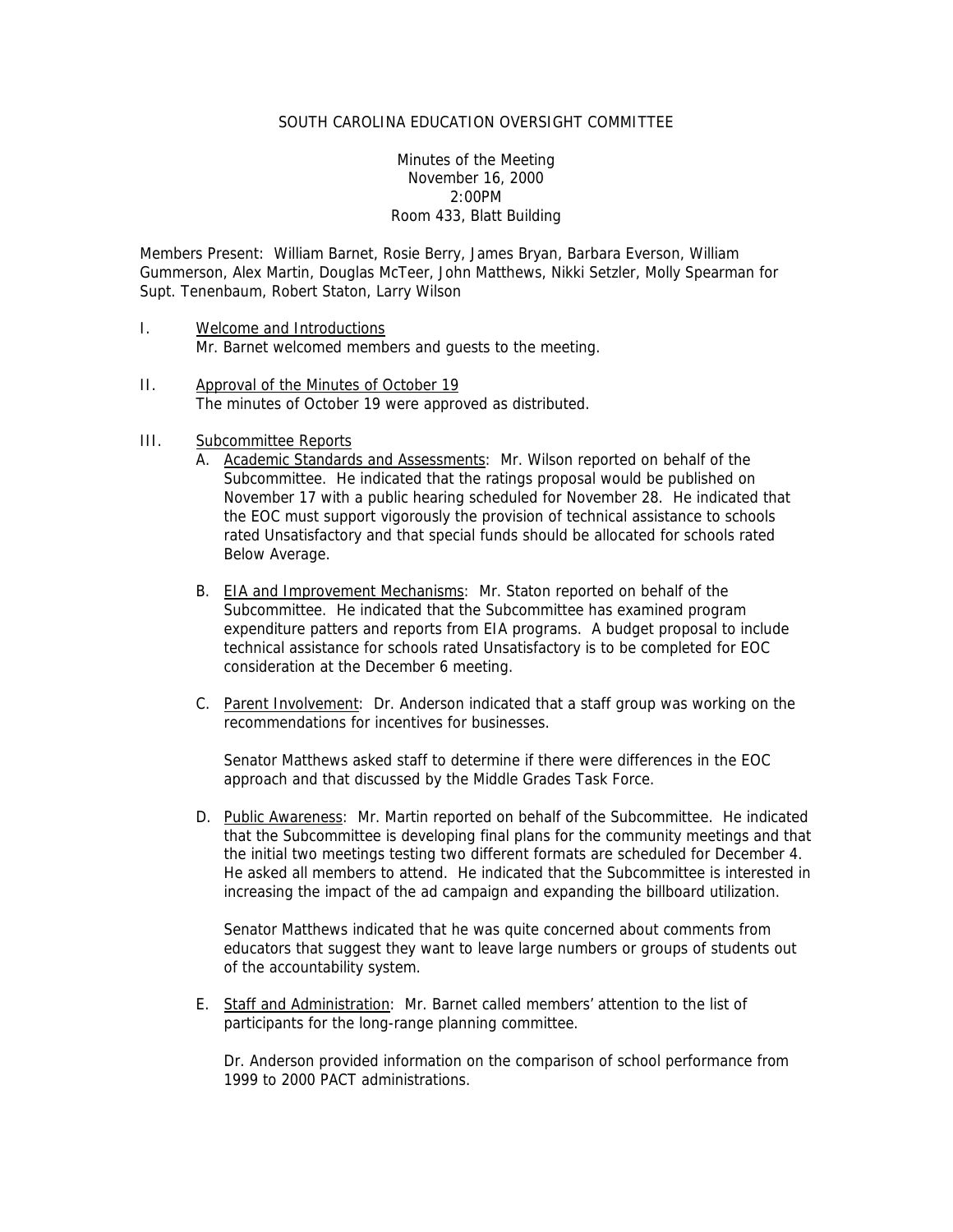Senator Matthews expressed concern that we have information on the effectiveness of the technical assistance model. There was discussion of the successes of the Teacher Specialist program. Senator Setzler reminded members that we must provide assistance to underachieving students regardless of the district in which they are enrolled. Mr. Staton pointed out the limitations on revenues and that South Carolina has tough decisions ahead.

Mr. McTeer indicated that he would share the Statement on High Stakes Testing promulgated by the American Educational Research Association.

- IV. Remarks from A Key Constituency: First Steps Dr. Baron Holmes discussed the purposes and methodologies of the First Steps program with members of the EOC. He outlined the "village democracy" approach to the program and the structure of the program evaluation.
- V. Report on the Evaluation of Professional Development Programs

Dr. Bruce Haslam, Policy Studies Associates, Washington, D. C., presented the results of an 18-month evaluation of professional development programs. The evaluation is in compliance with §59-18-1930. The full report is to be provided to EOC members in December. [The PowerPoint presentation and recommendations are on file in the EOC offices].

Members of the EOC discussed the report. Issues of general concern included the failure to provide for follow-up activities, the general lack of understanding about the requirements of the state-adopted professional development standards and the need for schedules that accommodate teacher practice and feedback. Teachers reported a need for comprehensive work in the areas of assessment.

Mr. Martin indicated that one challenge is ensuring that local educators feel ownership of the state standards. He indicated that some educators are following a "wait and see" attitude. Mrs. Spearman pointed out the work the SDE is doing in this area, but also indicated the report offered good advice.

VI. Adjournment

The meeting adjourned at 3:45 p.m.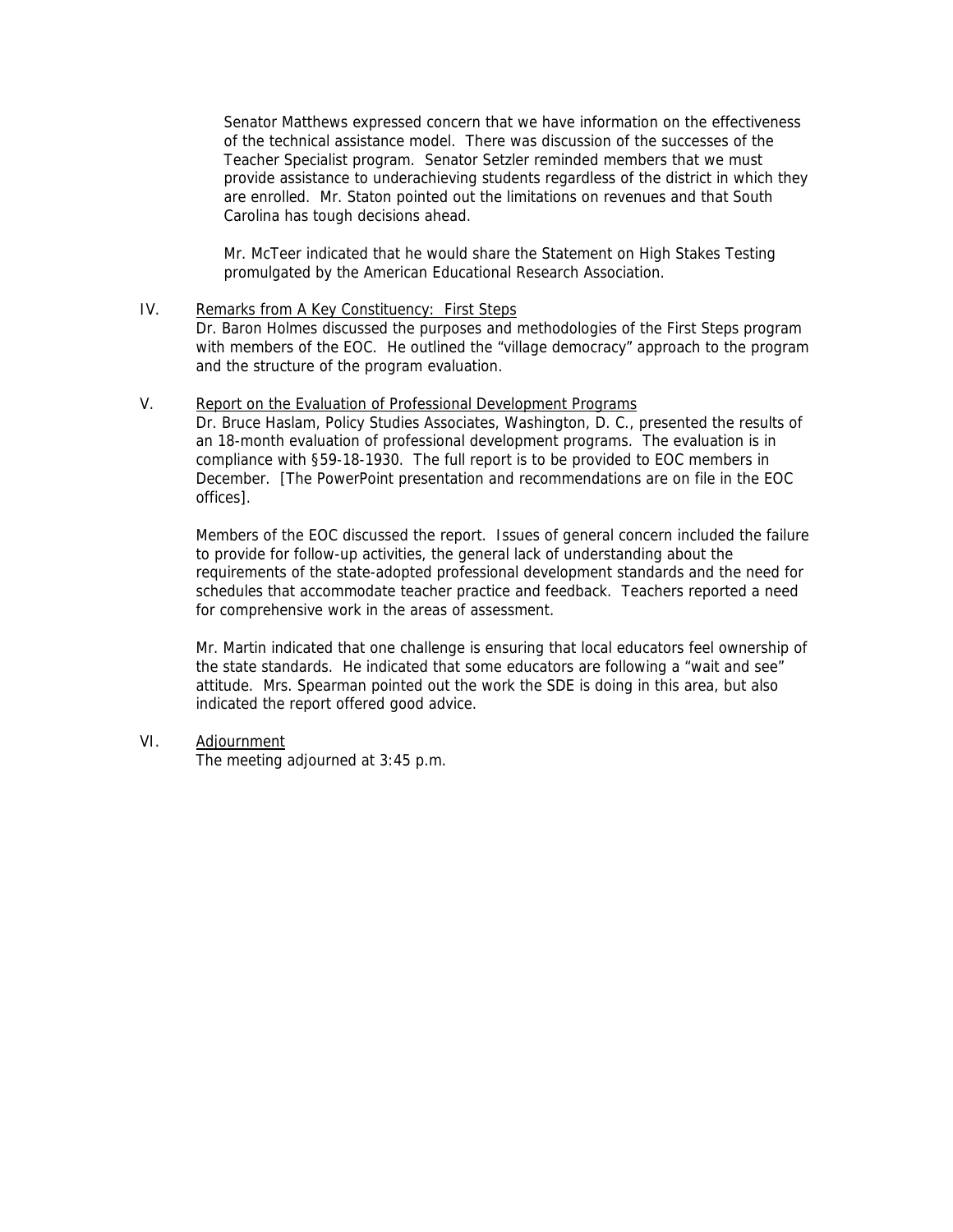Minutes of the Meeting December 6, 2000 2:00PM Room 433, Blatt Building

Members Present: Mr. Barnet, Mrs. Berry, Senator Bryan, Dr. Everson, Dr. Gummerson, Mr. Martin, Mr. McTeer, Senator Matthews, Senator Setzler, Mr. Smith, Mr. Staton, Superintendent Tenenbaum, Mrs. Thompson, Representative Townsend, Mr. Wilson

- I. Welcome and Introductions Mr. Barnet welcomed members and guests to the meeting, noting the critical nature of the work before the Committee at this meeting. He called attention to materials at the desk, including correspondence on the proposed ratings criteria.
- II. Approval of the Minutes of November 16 The minutes of November 16 as distributed at the meeting were approved.

#### III. Subcommittee Reports

- A. Academic Standards and Assessments: Mr. Wilson reported on behalf of the Subcommittee. Through a detailed presentation he outlined the work implementing the accountability system to date and the processes by which the ratings proposal were developed. He summarized the public hearing. He recommended approval of the ratings proposal with three amendments and another recommendation regarding retention. The recommendations for amendments are the following:
	- 1. Alter the phase-in of rigor to provide the same criteria for 2001, 2002 and 2003 and escalating thereafter as outlined in the document;
	- 2. Develop a composite rating that reflects both the absolute performance and the improvement performance; and
	- 3. Should funding not be appropriated for technical assistance, schools earning absolute ratings of Below Average or Unsatisfactory would have that rating designated as "Delayed".

The fourth recommendation dealt with retention. Mr. Wilson explained that the Subcommittee is contacting researchers in the field of grade repetition to gain advice on effective interventions, including but not limited to mandatory after school and summer programs and a transition grade experience. A detailed report is to be provided to the EOC in January or February.

EOC members discussed the report in detail. Members asked for greater detail on the statistical methodology, with particular attention to increased sensitivity to improvement gains and the treatment of students with disabilities tested out-oflevel in the absolute rating. There was extended discussion of the need for resources to provide technical assistance and the time necessary for change.

The members of the Committee approved the ratings criteria with the three amendments proposed by the Subcommittee.